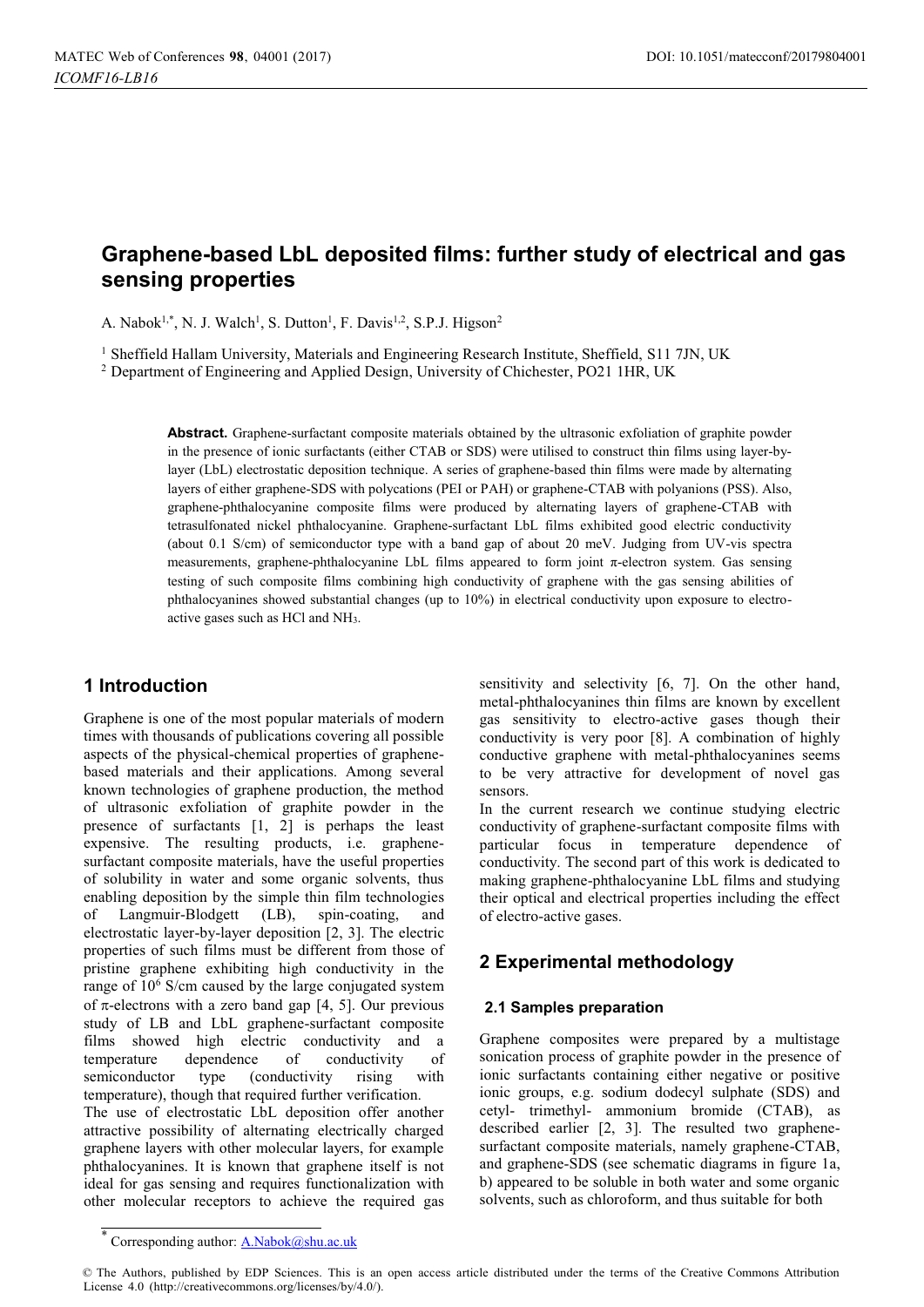

**Fig. 1.** Schematic representation of graphene-SDS (a) and graphene-CTAB (b). Chemical structure of NiPc derivative used (c).

layer-by-layer (LbL) electrostatic deposition and LB (Langmuir-Blodgett) deposition.

In this study, graphene-based films were deposited onto various substrates (silicon, glass, quartz, and gold interdigitated electrodes (from DropSens) using the electrostatic LbL process). Layers of graphene-CTAB were alternated with polyanions such as PSS, while graphene-SDS layers were alternated with polycations PEI. The surface of glass, quartz, and silicon after cleaning in pirana solution is usually hydrophilic and negatively charged due to the presence of OH– groups, while gold electrodes were additionally treated overnight in 100 mM solution of mercapto-ethylene-sulfonate sodium salt in methanol to enhance the surface negative charge. Samples with the following layer sequence were produced:  $(PEI/graphene-SDS)_n$ , where n is the number of bilayers deposited, typically  $n=1, 2, 3...$ 

In the series of graphene-phthalocyanine samples graphene-CTAB was used in alternation with tetrasodium sulphonate nickel phthalocyanine  $(NiPc-(SO_3))$ Na )4 or shortly NiPc) which chemical structure is shown in figure 1c. Electrostatic LbL films were deposited on the above mentioned substrates in the following sequences: PEI/PSS/(graphene-CTAB/NiPc)<sub>n</sub> or PEI/(NiPc/graphene- CTAB)<sub>n</sub>,  $n = 1, 2, 3...$  All chemicals used were purchased form Sigma-Aldrich.

#### **2.2 Measurements techniques**

The morphology of the LbL films deposited on pieces of Si wafer were studied using AFM (Nanoscope IIIa - Digital Technology/Bruker instrument) operating in tapping (scan-assist) mode using Bruker super-sharp tips with a radius of 2-4 nm, and the oscillation frequency of around 100kHz.

Optical absorption spectra of LbL films of graphenephthalocyanine deposited on glass or quartz slides were recorded using Varian Carry 50 spectrophotometer. The thickness and dispersions of refractive index and extinction coefficient of the films produced were studied using J.A. Woollam M2000 spectroscopic ellipsometer. Electrical DC measurements of graphene films deposited on interdigitated gold electrodes from DropSens (containing 100 fringes spaced by 5um) were carried out using a Keithley 4200 electrometer in the temperature

range from 77°K to 393°K maintained by Oxford Instrument cryostat Optistat DN2. Gas sensing tests of graphene-phthalocyanine samples deposited on interdigitated electrodes were performed using a 50 ml PTFE cell in which the saturated and 1:10 diluted vapours of NH3 and HCl were injected with a 10 ml syringe. During such tests, time dependencies of current at fixed DC voltage of 1V were recorded using portable UNI-T UT61E multimeter.

## **3 Experimental results and discussion**

### **3.1 Conductivity of graphene-surfactant composite LbL films**

A typical AFM image of PEI/graphene-SDS film deposited silicon wafer is shown in figure 2. A single flake of about 500nm in size, which overlaps with other one or two smaller flakes, is clearly visible. Sectional analysis of this image allowed the estimation of the thickness of a single flake to be about 2 nm.



**Fig. 2** AFM image of PEI/graphene-SDS layer on Si (a) and its section analysis (b)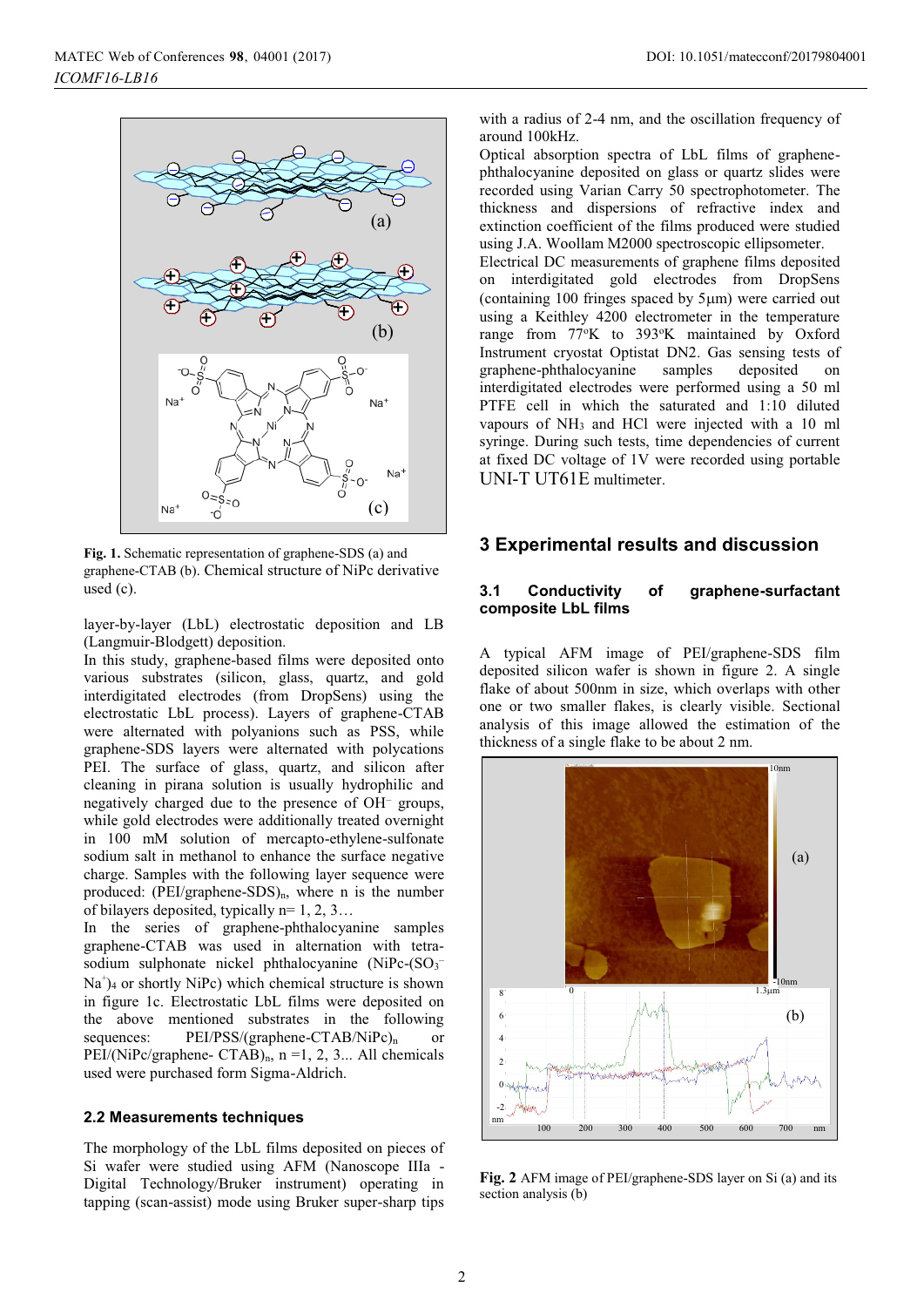Typical ellipsometry spectra of PEI/graphene-SDS film deposited on silicon are shown in figure 3. Deposition of layers of PEI and graphene-SDS result in substantial shift of  $\Delta$  spectra, while  $\Psi$  spectra show little changes. This is quite common observation for thin transparent films, where  $\Delta$  represent changes in the film thickness while  $\Psi$ reflects changes in the refractive index.



**Fig. 3** Spectroscopic ellipsometry data for PEI/graphene-SDS layer on silicon.

Ellipsometry data fitting based on the Lorenz oscillator model for graphene layers [3] yields the thickness increment of 2.5 nm for PEI/graphene-SDS bilayer which is similar to what was observed directly with AFM.

All graphene-surfactant composite films studied before [3] and recently show Ohmic behaviour as illustrated in figure 4. The dependence of the current against the number of PEI/graphene-SDS bi-layers deposited is nonlinear since the surface coverage in the first couple of layers is less then 100%. Then it stabilises and the conductivity of graphene-surfactant LbL films reaches 0.1 S/cm which is appreciable though it is not as high as that for pristine graphene films [4].



**Fig. 4** Typical IV-characteristics of PEI/graphene-SDS films

Obviously, the presence of surfactants physically separates graphene flakes from each other and thus creates potential barriers for conductivity. Subsequently, the mechanism of conductivity must turn into the thermally activated type with conductivity values reduced. Such transformations are apparent form the temperature dependence of conductivity in figure 5.



Fig. 5 Temperature dependence of conductivity of PEI/graphene-SDS films.

The conductivity is clearly of semiconductor type following a general formula  $\sigma = \sigma_0 \exp(-E_a / kT)$ . The activation energy *Ea* which could be interpreted as a semiconductor bandgap  $E_g$  was found to be of 20 meV. This is a very small energy comparable with *kT* at room temperature but it is not zero as compared to pristine graphene [4 ].

### **3.2 Gas sensing properties of graphene-nickel phthalocyanine LbL films**

Composite LbL films of graphene-CTAB alternated with NiPc were studied with UV-vis absorption spectroscopy, and the results obtained are shown in figure 6. The main spectral features are typical of NiPc with characteristic spectral absorption bands below 400nm known as the Soret band and the Q-band between 550 and 750nm; the contribution of graphene to the spectra is almost uniform over the whole spectral range and resulted in raising the baseline. However, the presence of graphene has resulted in intriguing transformations of NiPc Q-band. The layers of NiPc deposited either on graphene-CTAB (fig. 6a) or on PEI (fig. 6b) exhibit a Q-band consisting of Qx (615nm) and Qy (670nm) sub-bands with the Qx peak higher that Qy [8].